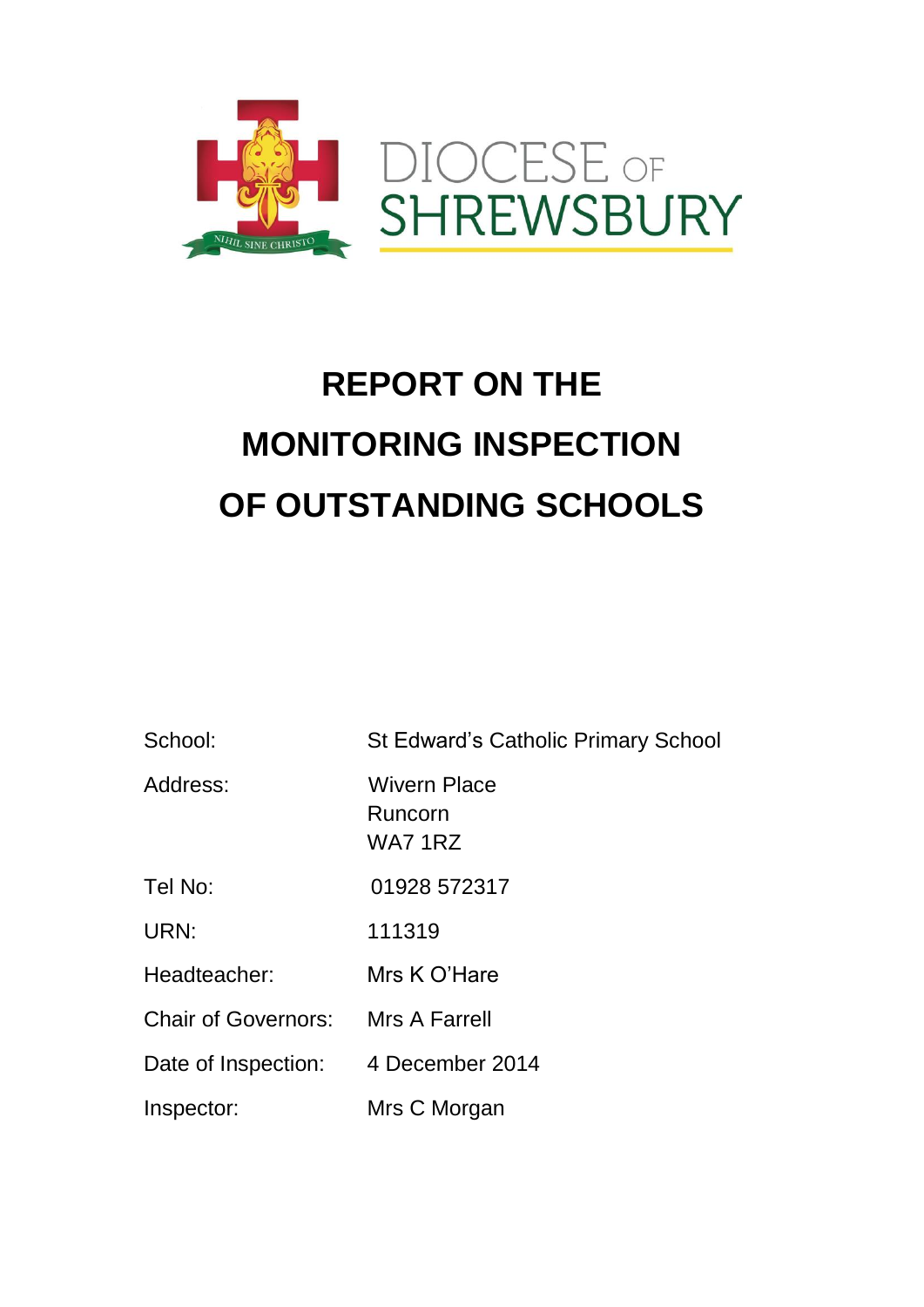St. Edward's Catholic Primary School continues to provide an outstanding Catholic Education.

The Headteacher provides outstanding leadership in her role as Headteacher of the school and as Religious Education subject leader. The very effective Governing Body and Parish Priest provide support and challenge, ensuring that the school lives out its Mission Statement of a school family journeying together in God's love, serving each other and learning in fun and creative ways.

Following the last inspection, the school addressed the two areas for development. This resulted in refining assessment of Religious Education, producing a portfolio of standardised work and monitoring the progress of different groups. Data is used to help identify areas for development.

Teaching has focused on developing creative approaches to teaching and learning. The pupils are extremely well-behaved and are enthusiastic about their learning. They are able to use religious vocabulary and show understanding of their own and of others' beliefs and practices.

Pupils often lead assemblies and other activities to ensure that opportunities to enhance good relationships within and beyond the school community are developed further. Governors and parishioners provide an effective and highly-regarded link to the parish through their work in school and in the community. Parents are invited to join the school, in worship, wherever possible and greatly appreciate these opportunities.

On the Learning Walk around the school, examples of outstanding practice were observed. Religious Education lessons are delivered through creative contexts, which provide an exciting way for pupils to extend their knowledge and apply their learning. The use of computing is firmly embedded, as is the expectation of high standards. Pupils have produced short videos and poster links on topics, which are then viewed through the use of QR codes, downloaded onto an iPad. Pupils were seen to work quietly and co-operatively. The standard of work in children's books, the respectful relationships children have with each other and with staff indicate the commitment to the promotion of the high standards expected of all.

The quality of Collective Worship is outstanding. Pupils' are confident in planning and delivering prayers and liturgies in school and in the parish. Work with the two other Catholic primary schools in the parish has led to shared liturgies and celebrations. More collaboration is a target in the Religious Education Action Plan. Collective Worship is carefully planned and recorded. Pupils show reverence and respect, listening intently and joining in with responses and prayers. The Parish Priest is a regular visitor. All classrooms have a display relating to the current topic in 'The Way, The Truth and The Life' and also have a prayer focus which is interactive, encouraging pupils to develop formal and informal prayer.

It is clear that the Catholic life of St. Edward's underpins all that is done in, and by, the school.

### **Areas of Outstanding Practice**

#### **Outcomes for pupils**

Pupils are actively engaged in their learning, responding enthusiastically to a range of teaching styles. The 'Mini Vinnies' group and the School Council are very active. They take on responsibility for school, parish, national and international fundraising activities. Older pupils act as Playleaders for younger pupils. They lead and respond to Collective Worship and informal prayer, contributing a great deal to the prayer life of the school. The school has a weekly 'Stilling Time' where each class plans and leads its own Collective Worship in the classroom. Pupils take increasing responsibility for this as they move through the school.

#### **Leaders, Governors and Managers**

Leaders and Managers have a very clear vision for the school. They are committed to strengthening the parish and inter-school communities and to the provision of outstanding Religious Education. The Headteacher, Senior Leadership Team, governors and staff work extremely well together and strive to uphold and develop the Catholic ethos of the school. The monitoring and assessment of Religious Education and of the Catholic Life of the school is outstanding.